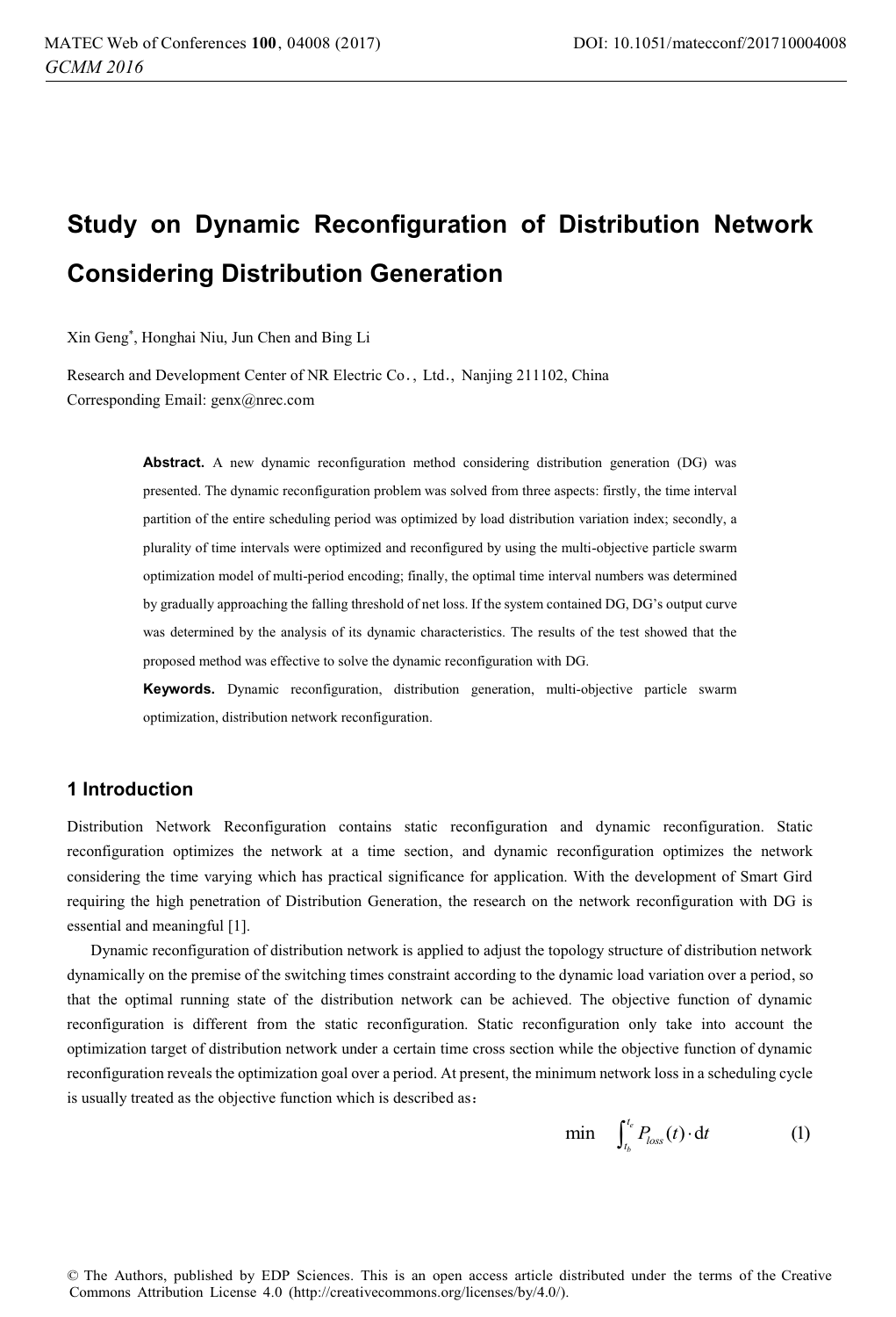where  $P_{loss}(t)$  is the network loss at time *t*. In practice, the continuous load curve of the power distribution system is usually approximately replaced with trapezoidal curve to discretize the continuous variables. The discrete objective function can be written as

$$
\min \sum_{t=1}^{T} P_{loss}(t) \cdot \Delta t \tag{2}
$$

where  $P_{loss}(t)$  is the network loss, *t* represents an hour, *T* is the number of time segments. *T* equals 24 for a scheduling cycle of a day.

Considering that the frequent network topology transformation will greatly reduce the service life of the switchgear, the overall switching times limit in the time cycle should be added in addition to the traditional static constraints (including power flow constraints, branch capacity constraints, network topology constraints)

$$
N_{\text{total}} \le N_{\text{total max}} \tag{3}
$$

where  $N_{total}$  is the switching times,  $N_{total}$  is the maximum switching times limit.

According to the mathematical model of distribution network dynamic reconfiguration, the relation and difference between dynamic and static reconfiguration can be concluded as:

The time region of dynamic reconfiguration is a scheduling cycle while the time region of static reconfiguration is only a time section or a short time segment. The dynamic reconfiguration can be approximated as the composition of static reconfiguration problem and the static reconfiguration is a particular case of reconfiguration problem.

The decision variables of dynamic reconfiguration is the switch state throughout the scheduling cycle which is described as mixed integer optimization problem of discrete time systems. However, the number of control variables is constrained by the maximum switching times limit and the dynamic reconfiguration cannot be treated as the simple combination of static reconfiguration problems.

The solution method of dynamic reconfiguration is much more complicated comparing with static reconfiguration and excessive pursuit of the global optimal solution will greatly increase the complexity of the calculation. In this research, time interval segmentation method was applied to decouple the distribution network dynamic reconfiguration problem and time then the optimal number of time interval can be determined by the relation between network loss and the time interval number. The main steps are interpreted below:

(1)The whole scheduling cycle can be reasonably divided into some time intervals according to the variation of load distribution.

(2)After the partition of scheduling cycle, utilize multi-objective particle swarm optimization to code and reconfigure the time intervals.

(3)Determination of the optimal time interval number.

## **2 Principle and algorithms**

#### **2.1 Timer interval partition of scheduling cycle [2]**

In some cases, load of various points might exhibit the same trend of variation during a period and the value change of a specific load point will not change the load distribution of the whole power distribution system. It is essential to standardize the load state at any time by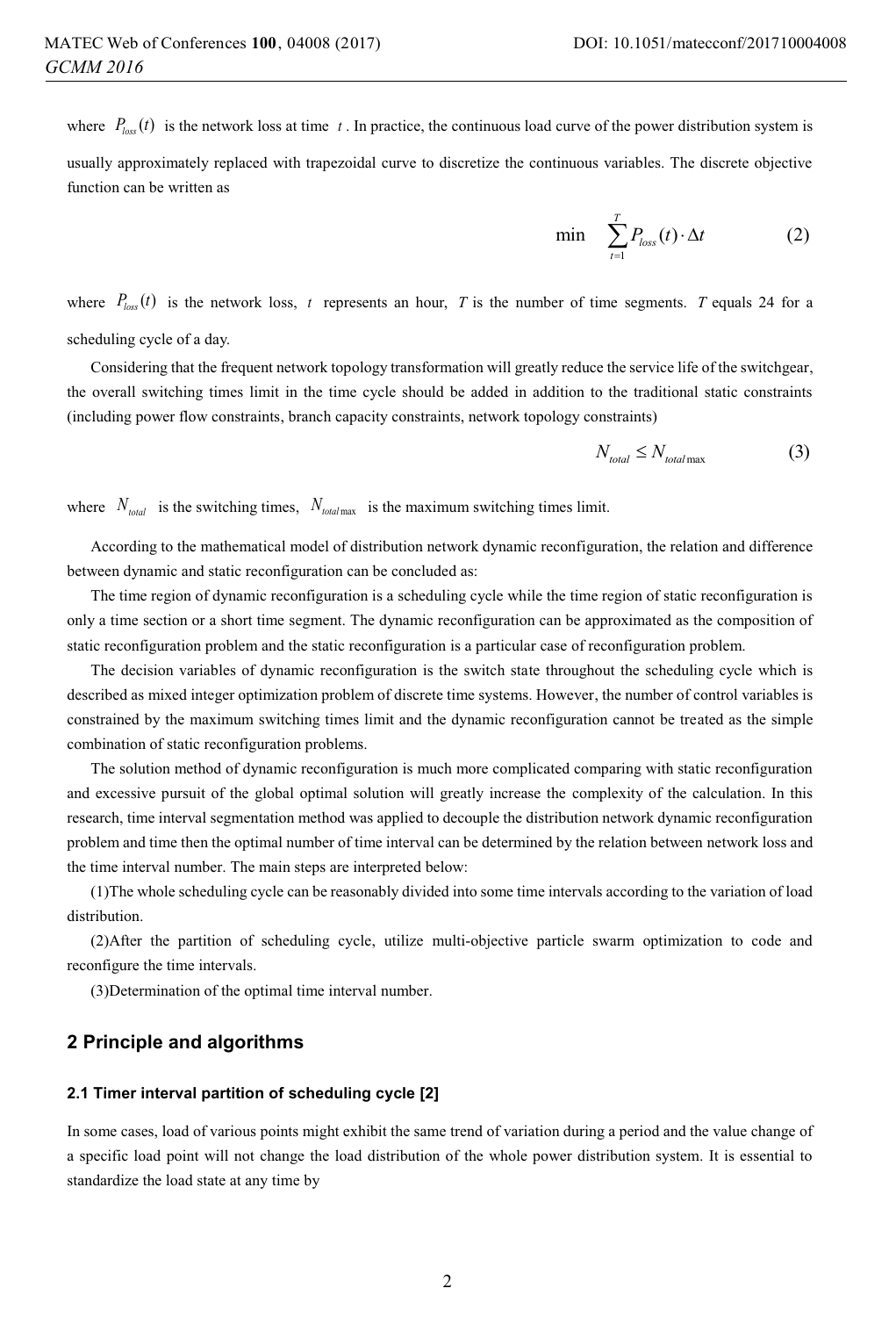$$
D_i(t) = \frac{L_i(t)}{L_{total}(t)}\tag{4}
$$

where  $L_i(t)$  is the load of point *i* at time *t*,  $L_{total}(t)$  is the total load at time *t*,  $D_i(t)$  is the standardized load value of point *i* at time *t* which represent the load proportion of point *i* at time *t*. After the standardization of all the points, the load variation of a single point can be calculated as

$$
\Delta D_i(t_1, t_2) = |D_i(t_1) - D_i(t_2)| \tag{5}
$$

where  $D_i(t_1, t_2)$  represents the load variation of point *i* from time  $t_1$  to time  $t_2$ , then the total variation of load distribution from time  $t_1$  to time  $t_2$ ,  $\Delta D(t_1, t_2)$  can be calculated as

$$
\Delta D(t_1, t_2) = \sum_{i=1}^{m} \left| D_i(t_1) - D_i(t_2) \right| \tag{6}
$$

A high  $\Delta D(t_1, t_2)$  value represents large variation of load distribution from time  $t_1$  to time  $t_2$ . The standardized value is obviously reasonable for describing the change of load distribution and the load change will not be submerged by the variation of total load. In addition, a threshold of variation of load distribution  $\Delta D_{\text{max}}$  is needed for the time interval partition.

Throughout the time interval partition, the threshold  $\Delta D_{\text{max}}$  is first set as the initial value  $\Delta D_{\text{max},0}$ , then the scheduling cycle is divided according to  $\Delta D_{\text{max}}$ . Appropriate  $\Delta D_{\text{max}}$ , will greatly reduce iterations of the algorithm, which is related to the presupposed time interval number *n*. The initial value can be calculated  $\Delta D_{\text{max},0}$  from the largest variation of load distribution  $\max \Delta D$  during a scheduling cycle:

$$
\Delta D_{\text{max},0} = \frac{\max \Delta D}{n} \tag{7}
$$

If the time interval number doesn't equal the presupposed value  $n$ ,  $\Delta D_{\text{max}}$  will be adjusted to divide the scheduling cycle again until the time interval number equals  $n$ . Regarding the time interval number after  $i$  steps of iteration  $n_i$ , the threshold of variation of load distribution for the next step of iteration  $\Delta D_{\text{max }i+1}$  can be adjusted as:

$$
\Delta D_{\max,i+1} = \begin{cases} \Delta D_{\max,i} + \varepsilon, & n_i > n \\ \Delta D_{\max,i} - \varepsilon, & n_i < n \end{cases}
$$
 (8)

The time interval partition process is illustrated in Figure 1.



**Fig. 1.** The process of timer interval partition.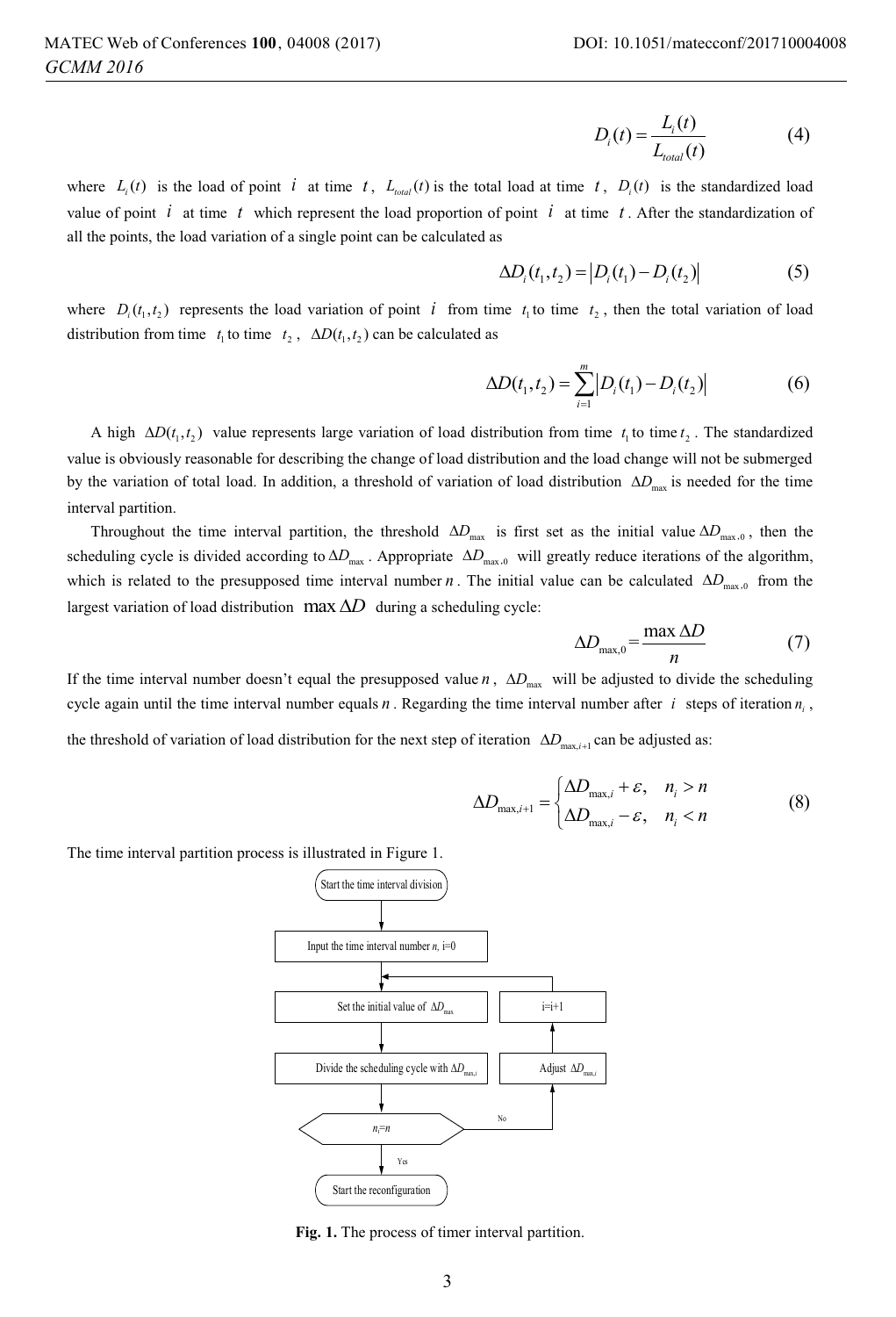#### **2.2 Dynamic reconfiguration of distribution network [3]**

The mathematical model of dynamic reconfiguration requires the minimum network loss in a scheduling cycle and meets the maximum switching times constraint conditions. After the partition of scheduling cycle, the fitness function can be modified as:

(1)The minimal total network loss

$$
\min f_1 = \sum_{i=1}^n P_{loss}(i) \cdot \Delta t(i) \tag{9}
$$

where  $P_{\text{loss}}(i)$ ,  $\Delta t(i)$  is the total network loss and segment length of time interval *i*, respectively. (2)The minimal switching times

$$
\min f_2 = N_{\text{total}} \tag{10}
$$

where  $N_{total}$  represent the total switching times.

Regarding the multi-objective particle swarm optimization [4] (MOPSO) method, there are *n* substrings for the encoding of *n* time intervals and every substring represents the encoding form of the network topology. Figure 2 illustrates the encoding form for 3 timer intervals.

| $\mathcal{X}_{1,1}$ |  | $\mathcal{X}_{\mathbf{l},2} \quad \mathcal{X}_{\mathbf{l},3} \quad \mathcal{X}_{\mathbf{l},4} \quad \mathcal{X}_{\mathbf{l},5}$ |                                         | Substring 1                                                                                 |
|---------------------|--|---------------------------------------------------------------------------------------------------------------------------------|-----------------------------------------|---------------------------------------------------------------------------------------------|
|                     |  |                                                                                                                                 |                                         | $\begin{vmatrix} x_{2,1} & x_{2,2} & x_{2,3} & x_{2,4} & x_{2,5} \end{vmatrix}$ Substring 2 |
| $x_{3,1}$           |  |                                                                                                                                 | $x_{3,2}$ $x_{3,3}$ $x_{3,4}$ $x_{3,5}$ | Substring 3                                                                                 |

**Fig. 2.** The encoding form for 3 timer intervals

Different time interval number will result in different dynamic reconfiguration strategies, however, the reconfiguration of every time interval is a good result and the network structure will not change a lot after one step of dynamic reconfiguration. Considering the local searching ability of multi-objective particle swarm optimization, the satisfactory result will be easily obtained near the particles if the optimal solution set and the particle optimal solution 'pbest' of the previous dynamic reconfiguration step are selected as the initial group of the next dynamic reconfiguration step. The method is interpreted below:

(1)The optimal solution set of the previous dynamic reconfiguration step and substrings of the 'pbest' are extracted and put into a feasible solution library, every substring represents a feasibly good network topology structure.

(2)According to the requirements of the current dynamic reconfiguration, substrings were randomly selected from the feasible solution library to make up the particle encoding form, and the initial particle group of the current dynamic reconfiguration will be built.

Among all the feasible strategies ( $N_{total} \leq N_{total}$  ), the optimal one exhibit the least network loss which is the desired reconfiguration strategy.

It can be concluded from experience that more reconfiguration number within a scheduling cycle brings about more reduction network loss. However, the network structure will not change a lot with reconfiguration number increases and the economic efficiency will reduce. In addition, more reconfiguration number means more switching times and the cost of switch operation, besides the network loss, should be taken into account. In practice, it is hard to precisely determine the maintenance and operating costs of switchgear. In order to find the optimal time interval number, the following criterion is introduced:

$$
P_{loss}^n - P_{loss}^{n+1} \le \varepsilon_{loss} \tag{11}
$$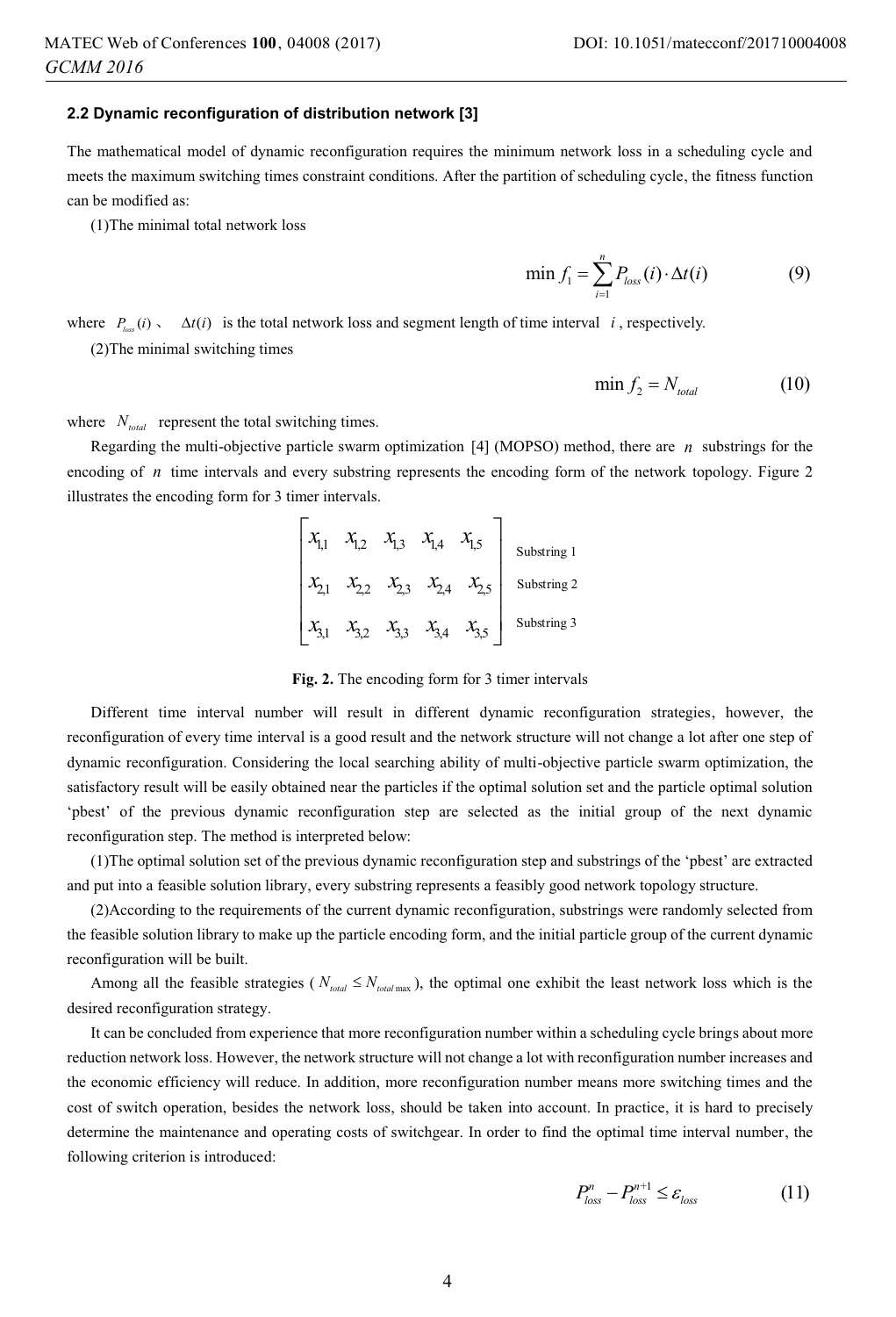where *n* is the time interval number,  $P_{loss}$  is the minimum network loss of *n* time intervals considering the switching times limit,  $\varepsilon_{loss}$  is the network loss reduction threshold when change the time interval number from  $n$  to  $n+1$ . The threshold  $\varepsilon_{loss}$  can be calculated as 1%~2% of the initial network loss according to experience. Equation (11) indicates that the time interval number will be increased from  $n$  to  $n+1$  only if the minimum network loss reduction is beyond the threshold  $\varepsilon_{loss}$ . The process of dynamic reconfiguration is illustrated in Figure 3.



**Fig. 3.** The process of dynamic reconfiguration.

### **3 Examples and analysis**

#### **3.1 Example data**

The measuring equipment is usually installed on the feeder in the substation exit, the total load variation of a feeder can be obtained and the load curve of each point is unavailable. The load curve estimation of each load point can be carried out according to the total load of the feeder and the historical data of the power station [5]. There are several types of load including resident load, industrial and commercial load.

It is assumed that resident, industrial and commercial load points are randomly distributed in the 69-node system and the standard node loads of the system is set as load peak value of each point. The sunlight intensity and wind speed data are collected from the one month historical data of a photovoltaic power station and wind power station, respectively.

For the sake of illustrating the influence of distribution generation on the distribution network dynamic reconfiguration, two different cases are discussed:

**Case1:** No distribution generation, only the three types of load (resident, industrial and commercial) are concerned.

**Case2:** Three photovoltaic power stations are connected to each of node 9, 60 and 69, three wind power stations are connected to each of node 18, 48 and 27.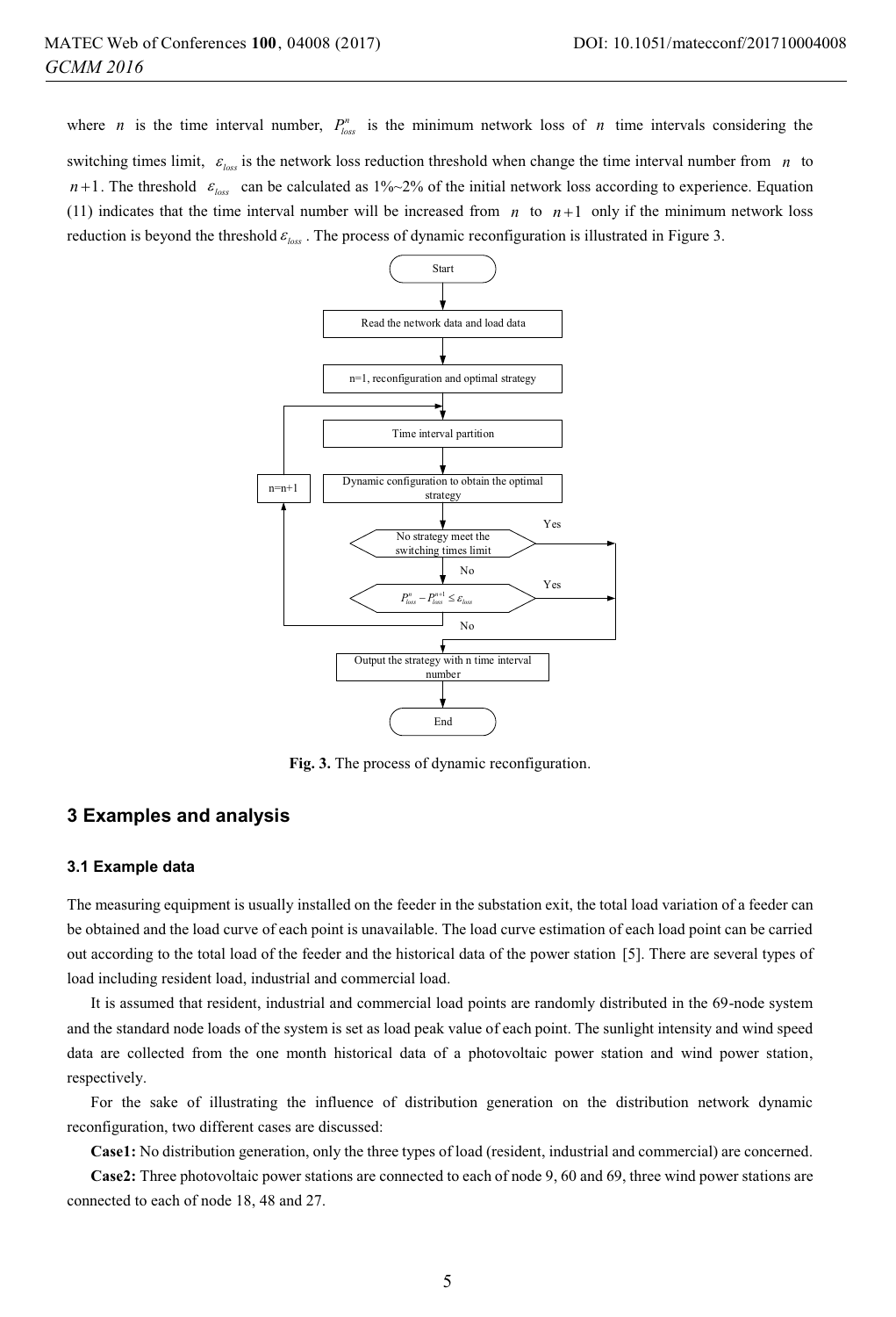#### **3.2 Simulation results**

**Case1:** No distribution generation, only the three types of load (resident, industrial and commercial) are concerned.

It is assumed that the maximum switching times  $N_{total\,\text{max}}$  equals 10, the network loss reduction threshold  $\varepsilon_{loss}$  is

15kWh. The dynamic configuration results according to the variation of load distribution and the value change of total load are shown in Table 1. The time interval partition based on the variation of load distribution is 0:00~6:00, 6:00~17:00, 17:00~24:00 while the partition result based on the value change of total load is 0:00~6:00, 6:00~22:00, 22:00~24:00. Dynamic configurations of the two kinds of time interval partition are carried out for comparison. According to the time interval partition based on the variation of load distribution, the total network loss caused by the dynamic configuration is 972.59kWh while the time interval partition based on the value change of total load creates 983.9kWh of dynamic configuration network loss. It can be concluded that the proposed variation of load distribution index provides a better description of the distribution network load change then contributes to a more reasonable time interval partition in comparison with the traditional index (value change of total load).

| Time<br>interval<br>partition        | Dynamic configuration strategy                       | Net-<br>work<br>loss              |           |
|--------------------------------------|------------------------------------------------------|-----------------------------------|-----------|
|                                      | Time<br>interval                                     | Open switching                    | kWh       |
| Variation<br>of load<br>distribution | $0:00-6:00$<br>13-20, 12-13, 46-47, 11-66, 50-51     |                                   | 62.09     |
|                                      | 6:00~17:00                                           | 13-20, 14-15, 44-45, 11-66, 50-51 |           |
|                                      | $17:00 - 24:00$<br>13-20, 12-13, 44-45, 11-66, 50-51 |                                   | 151.26    |
| Total                                |                                                      | 6 switching actions               | 972.6     |
| Value<br>change of<br>total load     | $0:00-6:00$                                          | 13-20, 12-13, 46-47, 11-66, 50-51 | 6<br>2.09 |
|                                      | $6:00-22:00$                                         | 13-14, 12-13, 45-46, 11-66, 52-53 | 893.30    |
|                                      | 22:00~24:00                                          | 13-20, 12-13, 47-48, 11-66, 50-51 |           |
| Total                                |                                                      | 10 switching actions              | 983.4     |

**Table 1.** The results of the two dynamic configuration method.

Table 2 shows the network loss, loss reduction rate and switching times throughout the dynamic configuration of a scheduling cycle without switching times constraint considering different time interval numbers. When the time interval number increases from 1 to 3, the network loss falls sharply and the switching times are not less than 10. When the time interval number is beyond 4, the network loss of the system decreases slowly while the switching times increases sharply. It is suitable to divide one day into 2~4 time intervals [6].

**Table 2.** The results of dynamic configuration considering different time interval numbers.

| Time interval<br>number | Network loss after<br>configuration<br>(kWh) | Loss reduction<br>rate<br>$\frac{10}{6}$ | Switching times |
|-------------------------|----------------------------------------------|------------------------------------------|-----------------|
|                         | 1125.7                                       | 47.84                                    |                 |
|                         | 988.55                                       | 54.20                                    |                 |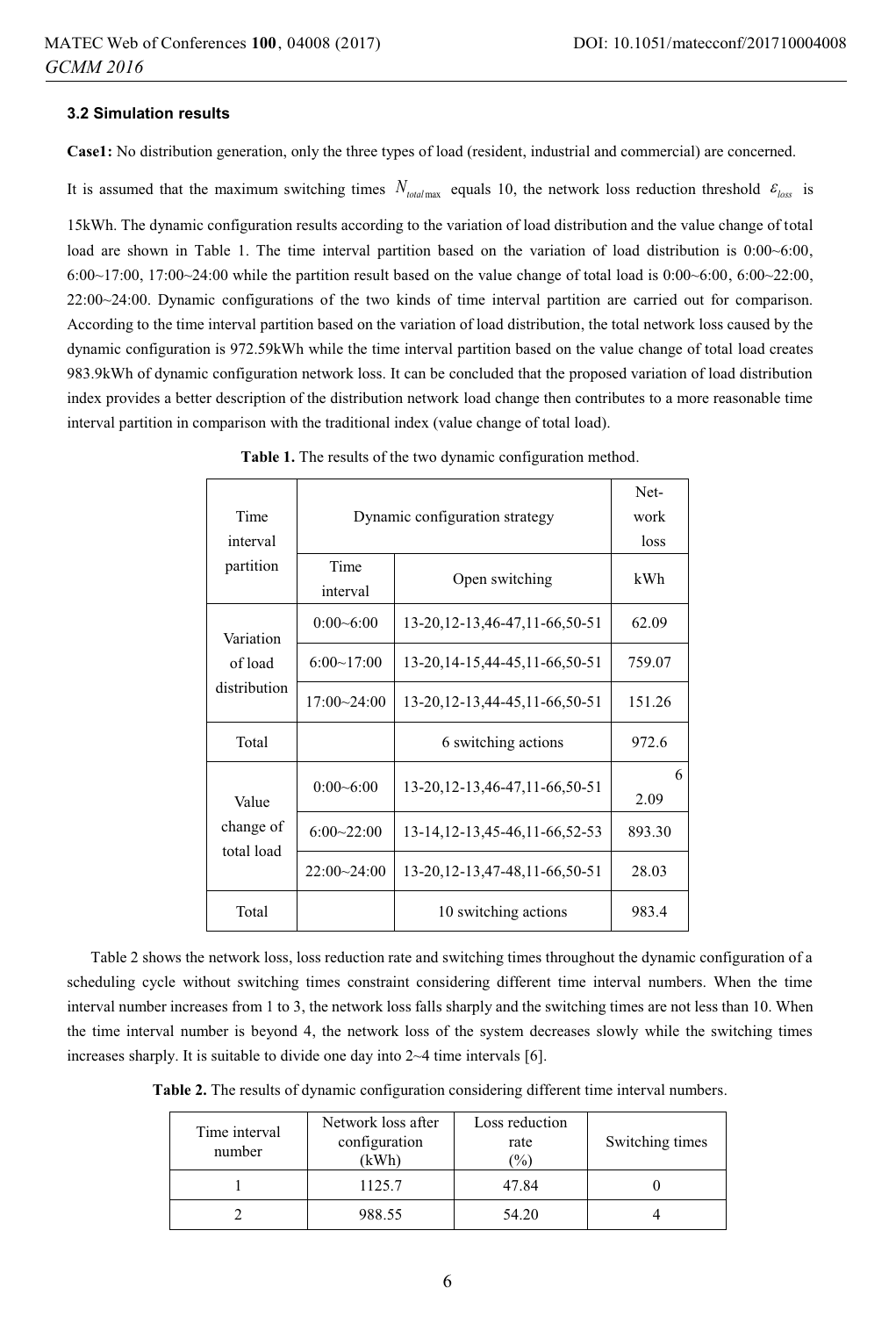| 3  | 972.59 | 54.93 | 8  |
|----|--------|-------|----|
|    | 970.41 | 55.03 | 12 |
| 5  | 969.56 | 55.07 | 16 |
| 6  | 968.34 | 55.13 | 22 |
|    | 965.92 | 55.25 | 24 |
| 8  | 964.71 | 55.30 | 26 |
| 9  | 963.34 | 55.36 | 28 |
| 10 | 963.34 | 55.36 | 28 |

**Case 2:** Three photovoltaic power stations are connected to each of node 9, 60 and 69, three wind power stations are connected to each of node 18, 48 and 27.

The maximum switching times  $N_{total\text{max}}$  is set as 10 and the network loss reduction threshold  $\varepsilon_{loss}$  is 15kWh. The results of the proposed dynamic configuration method are shown in Table 3.

| Dynamic configuration strategy |                                   | Network loss |
|--------------------------------|-----------------------------------|--------------|
| Time intervals                 | Open switching                    | kWh          |
| 0:00~14:00                     | 13-20, 13-14, 8-9, 9-10, 50-51    | 515.01       |
| 14:00~24:00                    | 13-20, 12-13, 47-48, 11-66, 50-51 | 250.12       |
| Total                          | 6 switching actions               | 778.13       |

**Table 3.** The dynamic configuration results of case 2.

The scheduling cycle is divided into two time intervals: 0:00~14:00, 14:00~24:00. The dynamic configuration results of case 2 is totally different from the results of case 1 which is attributed to the change of node load curve caused by the distributed generators. The network loss reduction is not very large regarding 3 time intervals and the unnecessary switching actions can be avoided if the cycle is divided into 2 intervals. Table 3 indicates that the proposed method provides effective strategies for the dynamic configuration of distribution network considering distribution generation [7].

## **4 Conclusions**

The time interval partition method based on the variation of load distribution index is proposed. Multi-period encoding is applied to deal with the coordination among the switching states of different time intervals and the strategies for the dynamic configuration of distribution network is provided considering distribution generation. The simulation algorithms is carried out on the IEEE 69-node system sample and the proposed variation of load distribution index provides a more reasonable time interval partition in comparison with the traditional index (value change of total load). According to the dynamic configuration results considering different time interval numbers, the real economic value contributed by the increase of time interval number is limited.

### **References**

- 1. Thomas A, Goran A, Lennart S. Distributed Generation: a Definitio. Electric Power System Research, 2001, 57(3) :195.204.
- 2. Lin W M, Cheng F S, Tsay M T. Distribution feeder reconfiguration with refined genetic algorithm. IEE Proceedings of Generation, Transmission and Distribution, 2000,147 (6):349-354.